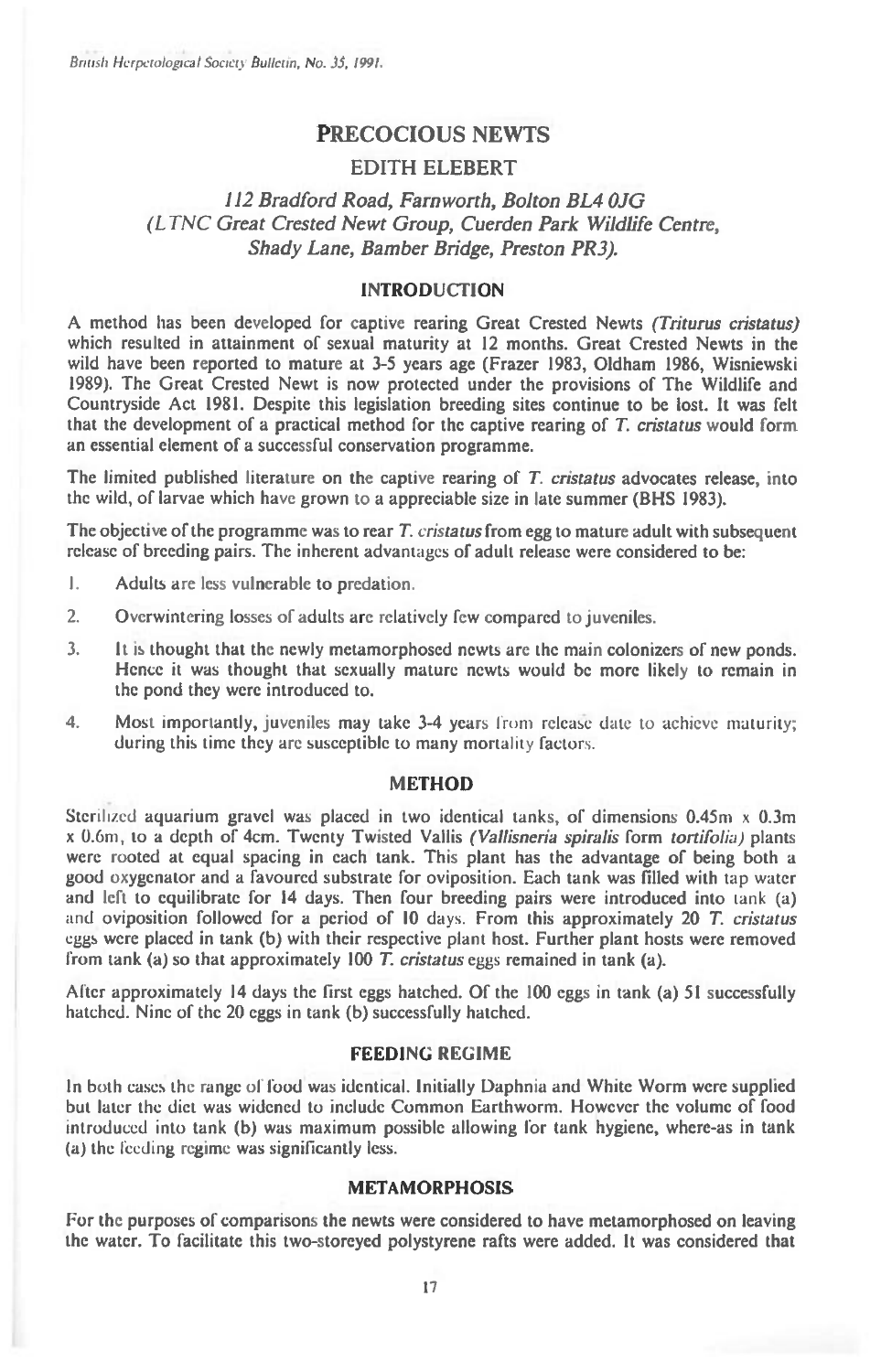the moist humid conditions provided by this structure would prevent desiccation by providing the necessary humid terrestrial conditions.

In addition it proved necessary to roof over the tanks with tightly fitting glass, with any gaps plugged with plasticine in order to prevent newt escape. Feeding was achieved by means of a 8cm diameter hole cut in the centre of the glass. Not only did it successfully prevent escape but humidity was also sustained by this method.

#### RESULTS

The larvae in tank (a), as expected, took 12 weeks to metamorphose. In contrast the larvae in tank (b) successfully metamorphosed after only 8 weeks. However very little difference was apparent in the relative sizes of the young newts immediately after metamorphosis.

Interestingly, incidents of larval aggression and cannibalism (tail nibbling) were not observed in tank (b) unlike tank (a) where extensive damage of limbs and tails was routinely observed.

Surprisingly the sustained high volume feeding regime of tank (b) resulted in markedly accelerated growth rates of the juveniles.

By Spring, 36 weeks from egg hatch, the newts in tank (a) had achieved a mean length of 9cm with a maximum length of 9.5cm. By this time the newts in tank (b) had grown substantially to a remarkable mean size of 12.7cm with a maximum length of 13.5cm. Moreover the newts in tank (b) were exhibiting characteristics associated with sexual maturity: Appearance of crests, development of breeding colouration and courtship behaviour was observed.

Captive newts not allowed to hibernate do not come into breeding condition (P. Wisniewski 1989). It was felt that in view of the sexual behaviour exhibited by the captive reared newts in tank (b) external stimuli would promote further maturation. Therefore on the 14th May 1989 2 females and 4 male newts from tank (b) were released into a purposely selected garden pond. The pond was previously surveyed to confirm both the absence of Great Crested Newts in this pond and neighbouring ponds. Previous survey data revealed the nearest Great Grested Newt colony was some 3.5 kilometres distant.

To assist newt recognition distinctive belly patterns were photographed and morphological dimensions recorded.

On the 8th June 1989, some  $3\frac{1}{2}$  weeks after release, Great Crested Newt eggs were detected on Water Forget-me-not *(Myosotis scorpioides);* these were confirmed by Rick Parker of the LTNC Great Crested Newt Group. The following day a male newt was recaptured and identified as being one of the tank (b) specimens using the belly pattern photographs. On examination the newt was found to have a crest of 1.2cm in height. A female was observed laying eggs on Water Forget-me-not *(Myosotis scorpioides)* on 20th June 1989, recaptured and confirmed as an individual from tank (b) from her belly pattern.

Water Forget-me-not *(Myosotis scorpioides)contaming* Great Crested Newt eggs was transferred to an indoor tank. To confirm viability of eggs these were reared as previously described.

### **DISCUSSION**

These remarkable observations have obvious implications for Great Crested Newt conservation. Using the techniques described it is possible to minimize the many mortality factors Great Crested Newts experience in developing from egg to adult, which in natural conditions would otherwise take 3-5 years.

The application of these techniques on a national basis would ensure the rapid establishment of new Great Crested Newt colonies. Thus it is possible to introduce Great Crested Newts into areas that current distribution maps clearly show to be deficient in this species. However a thorough assessment of both the proposed introduction pond and the surrounding terrestrial